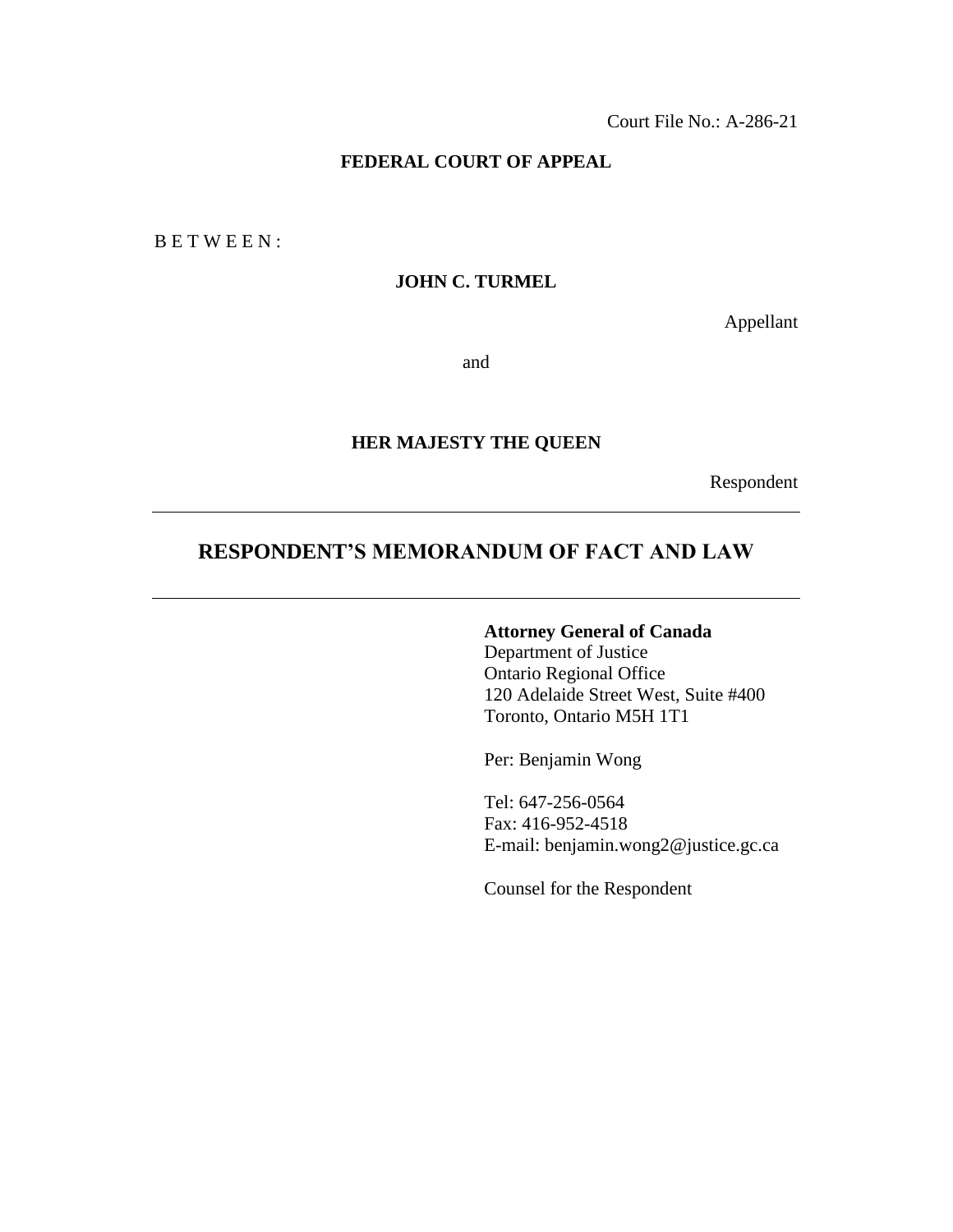# **Contents**

| $\mathsf{A}$ .                                                                        |
|---------------------------------------------------------------------------------------|
| The Prothonotary strikes the John Turmel Claim without leave to amend  4<br><b>B.</b> |
| $\mathcal{C}$ .                                                                       |
|                                                                                       |
|                                                                                       |
| А.                                                                                    |
| The Motions Judge did not err in affirming The Prothonotary's decision  8<br>B.       |
| The Courts below properly determined that the claim discloses no<br>1)                |
| The Courts below did not err in finding that the claim is an abuse of<br>(2)          |
| The Courts below not err in declining to grant leave to amend  11<br>3)               |
| C.                                                                                    |
|                                                                                       |
|                                                                                       |
|                                                                                       |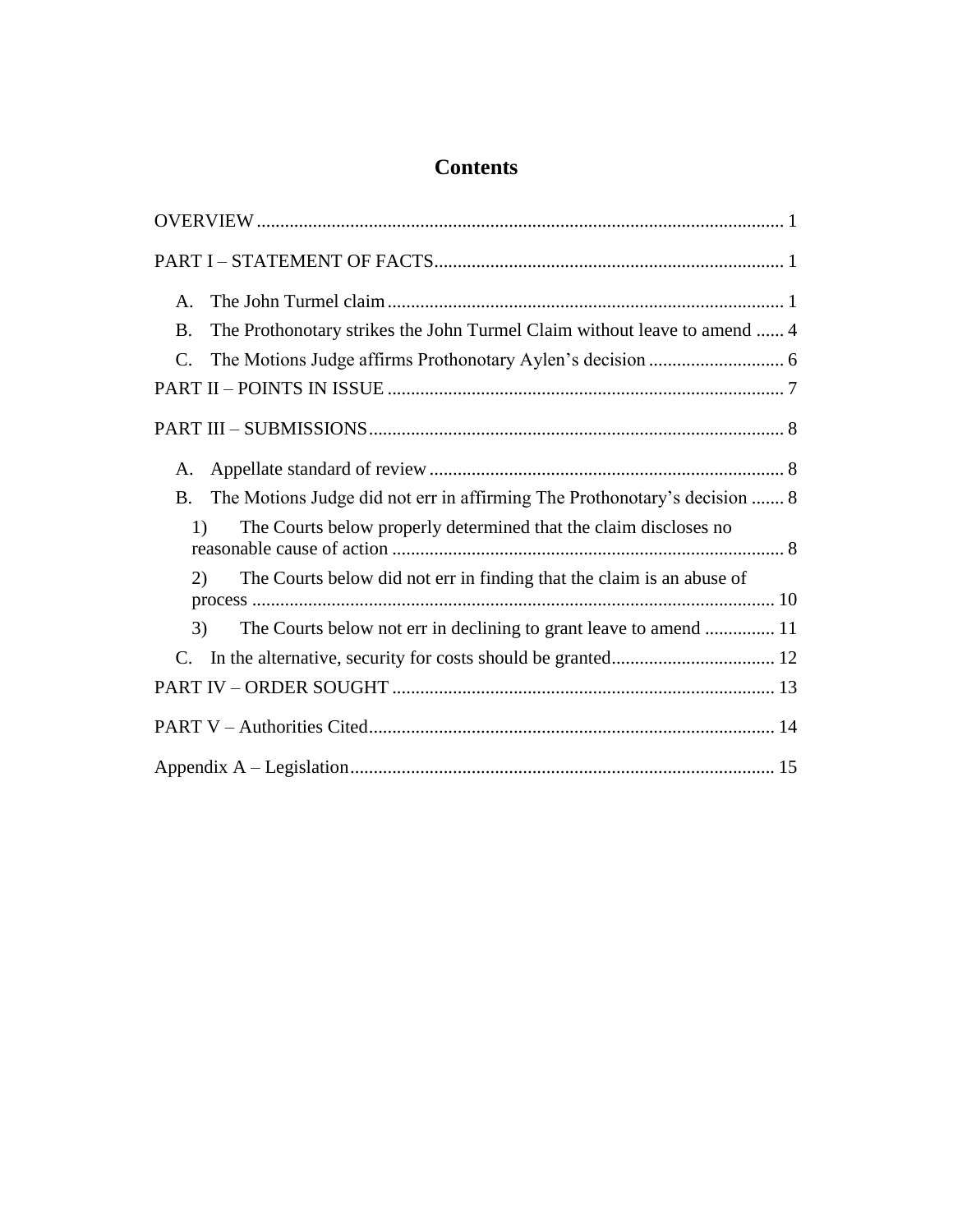#### **OVERVIEW**

<span id="page-2-0"></span>1. The Motion Judge did not err in affirming the Prothonotary's original order to strike the claim that forms the subject of this appeal. The Prothonotary identified the relevant legal principles concerning the elements of proper pleadings and the causes of actions alleged, and applied them to find that the appellant's claim failed to disclose a reasonable cause of action and was an abuse of process. On the appeal motion, the Motion Judge found no reviewable error in the Prothonotary's identification or application of these principles. The appellant has not established any error in either of these decisions that would warrant appellate intervention. Canada therefore requests that this appeal be dismissed with costs.

# **PART I – STATEMENT OF FACTS**

#### <span id="page-2-2"></span><span id="page-2-1"></span>**A. THE JOHN TURMEL CLAIM**

2. The appellant's claim (the "John Turmel Claim") is one of more than 70 virtually identical claims in which the self-represented plaintiffs seek various forms of relief related to federal COVID-19 mitigation measures. The statements of claim in each action are based on a "kit" made available on the internet by Mr. Turmel, and seek:

- (a) a declaration that the federal government's COVID-19 mitigation measures infringe subsections  $2(c)$  and  $(d)$ , 6, 7, 8, 9, and 12 of the *Canadian Charter of Rights and Freedoms* ("Charter") and are not justified under section 1 of the Charter;
- (b) an order pursuant to subsection 24(1) of the Charter prohibiting any COVID restriction measures "that are not imposed on the deadlier Flu";
- (c) a permanent personal constitutional exemption from any such measures; and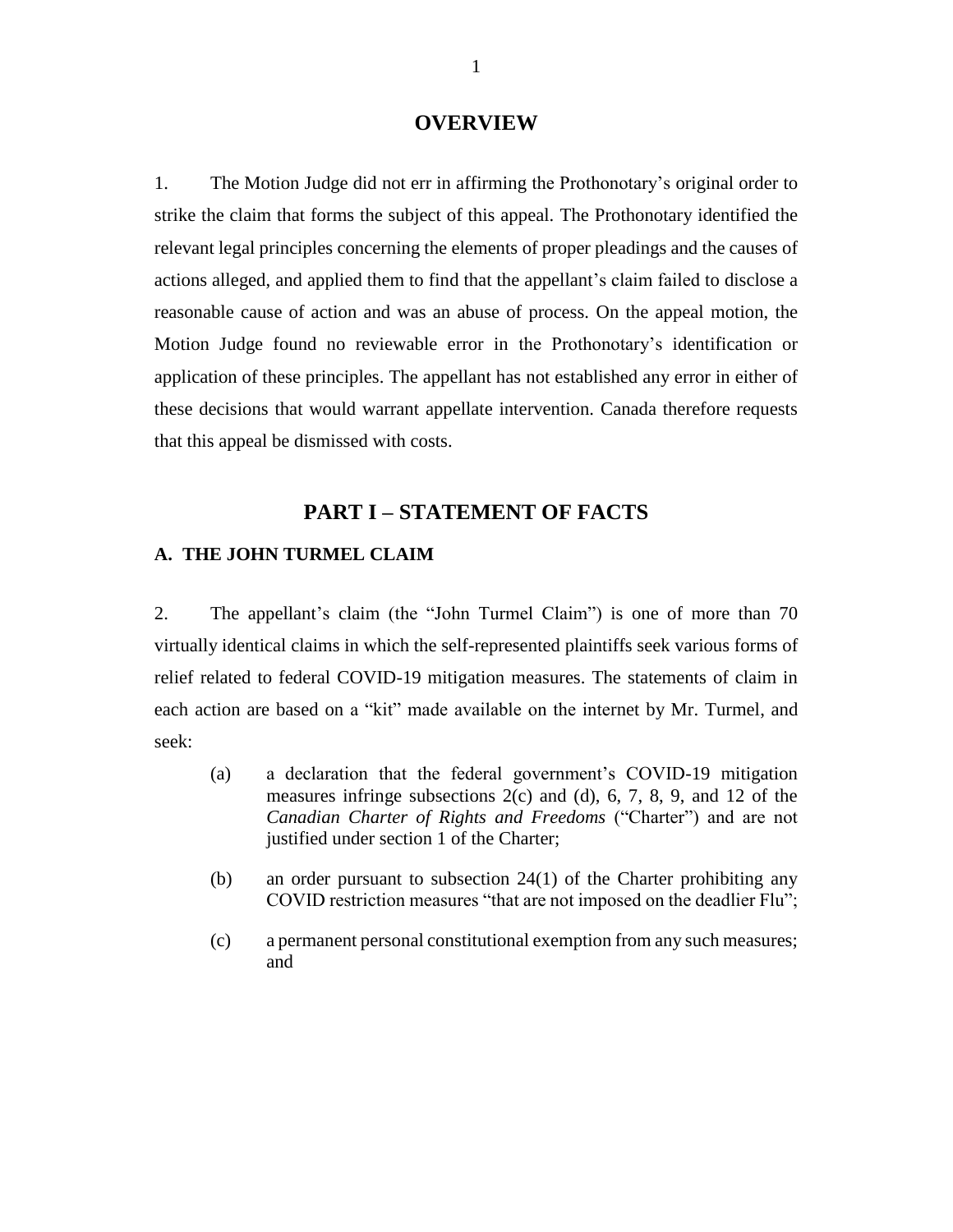(d) an order for "unspecified damages for pain and losses incurred" as a result of stress, damaged personal connections, inconvenience and time lost in line-ups, and higher prices. $<sup>1</sup>$ </sup>

3. The Chief Justice of the Federal Court ordered that the claims be collectively case managed by Prothonotary Aylen (as she then was), who ordered that the other claims be stayed pending the final determination of the John Turmel Claim.<sup>2</sup>

4. The claims allege that the World Health Organization is exaggerating COVID-19 fatality rates, and that only 1 in 230,000 Canadians have died of COVID-19.<sup>3</sup> The claims allege that COVID-19 is a "man-made virus, albeit a very mild one," and that most COVID-19 deaths were in long-term care homes.<sup>4</sup> They allege that asymptomatic transmission of COVID-19 is rare, and provides several paragraphs of statistics comparing COVID-19 mortality rates to those associated with the flu.

5. The claims allege a "cover up" to "fudge the statistical Cases and Fatalities data."<sup>5</sup> They refer to alleged changes by the American Centres for Disease Control and Prevention to its death certificate guidelines, as well as an effort by the mainstream media to suppress "HydroxyChloroQuine HCQ" as an alternative to "a Bill Gates-

<sup>1</sup> Statement of Claim at paras 1, 130 [Claim], **Appeal Book [AB], Tab 3 at 28.**

<sup>2</sup> Order of the Court dated February 26, 2021, in T-130-31, **Respondent's Book of Authorities [RBOA], Tab 9**; Order of the Court dated April 8, 2021, in T-130-21, T-138-21, T-171-21, T-208-21, T-219-21, T-212-21, T-220-21, T-221-21, T-230-21, and T-242-21 [Stay Order], **RBOA, Tab 7**; aff'd in Order of the Court dated May 7, 2021, in T-171-21, **RBOA, Tab 11**; motion for an extension of time to appeal denied in Order of the Federal Court of Appeal dated August 9, 2021, in 21-A-14 [Stay Order FCA Appeal], **RBOA, Tab 12**.

<sup>3</sup> Claim at para 2, **AB, Tab 3 at 29.**

<sup>4</sup> Claim at paras 6-70, **AB, Tab 3 at 31-51.**

<sup>5</sup> Claim at paras 71-96, **AB, Tab 3 at 51-58.**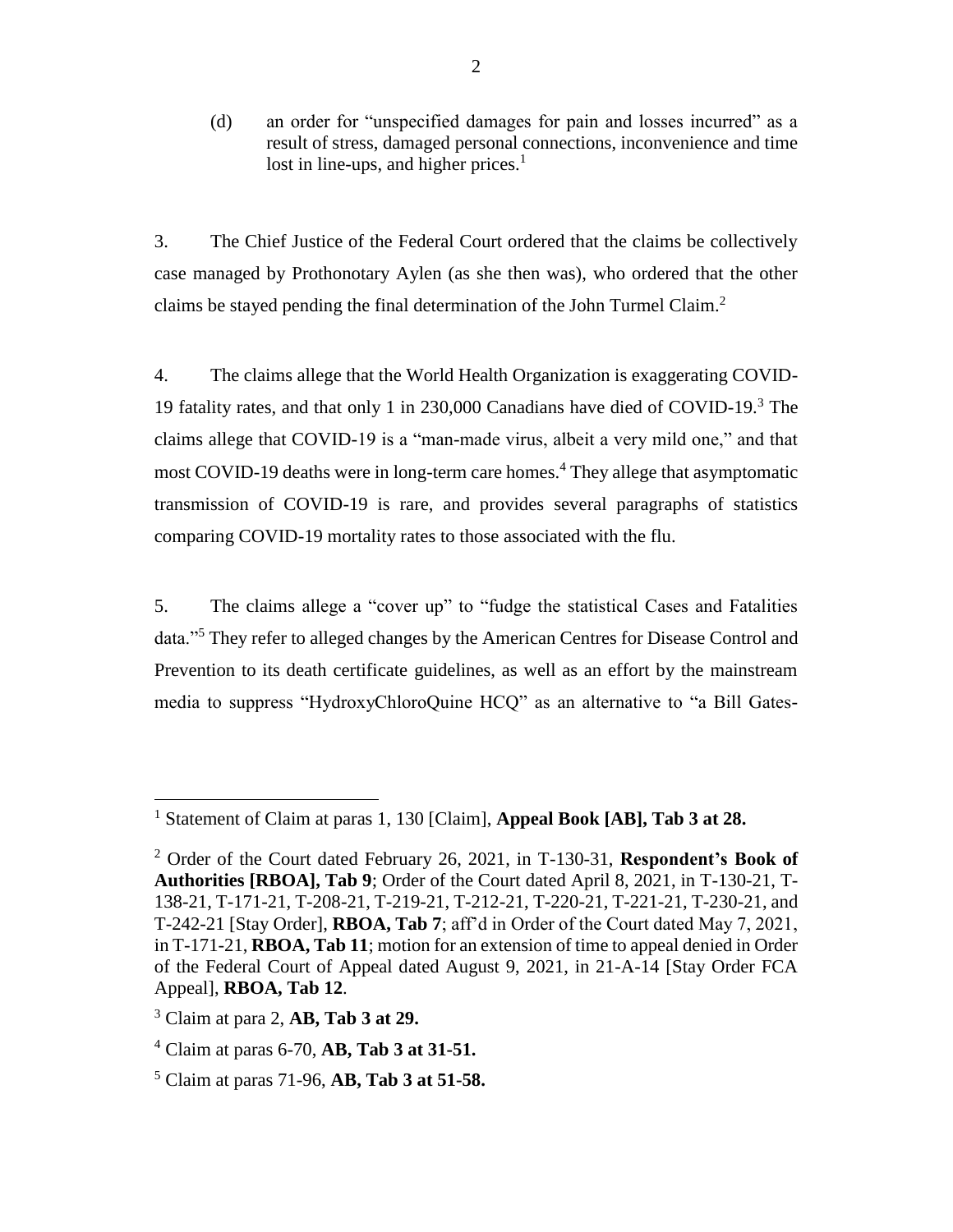funded Oxford Recovery HCQ test", which the claims allege is "deliberate malevolence."<sup>6</sup>

6. The claims allege that "Covid-Mitigation restrictions include lockdowns & curfews, quarantines, mandatory masks, mandatory social distancing, mandatory vaccine, [and] mandatory immunity card for public services."<sup>7</sup> They allege that "lockdown gain does not justify lockdown pain" and that lockdown measures are not supported by evidence, and have increased "suicides, murders, abuses, addictions, [and] truancy."<sup>8</sup>

7. The claims allege that COVID measures have resulted in line-ups at stores, higher prices, stress, neighbours "snitching" on neighbours, and lost friendships due to "accusations of deniers putting alarmists at risk from the invisible plague,"<sup>9</sup> and that:

> Such restrictions on civil liberties to mitigate a sham-virus are an arbitrary, grossly disproportional, conscience-shocking violation of the Charter Section 2 right to freedom of peaceful assembly and association is gone, S.6 right to [m]obility, S.7 right to life, liberty and security, S.8 right to be secure against unreasonable search or seizure, S.9 right to not to be arbitrarily detained or imprisoned, S.12 right to not be subjected to any cruel and unusual treatment or punishment, not in accordance with the principles of fundamental justice. $10$

8. The claims refer to a statement by the Prime Minister describing the requirements for international travellers arriving by air to produce a negative COVID-19 test before entering Canada, for all travellers to quarantine upon entering Canada,

<sup>6</sup> Claim at paras 74-79, 87-96, **AB, Tab 3 at 52-54, 56-58.**

<sup>7</sup> Claim at paras 103-105, **AB, Tab 3 at 60-61.**

<sup>8</sup> Claim at para 103, **AB, Tab 3 at 60.**

<sup>9</sup> Claim at para 103, **AB, Tab 3 at 60.**

<sup>10</sup> Claim at para 104, **AB, Tab 3 at 60-61.**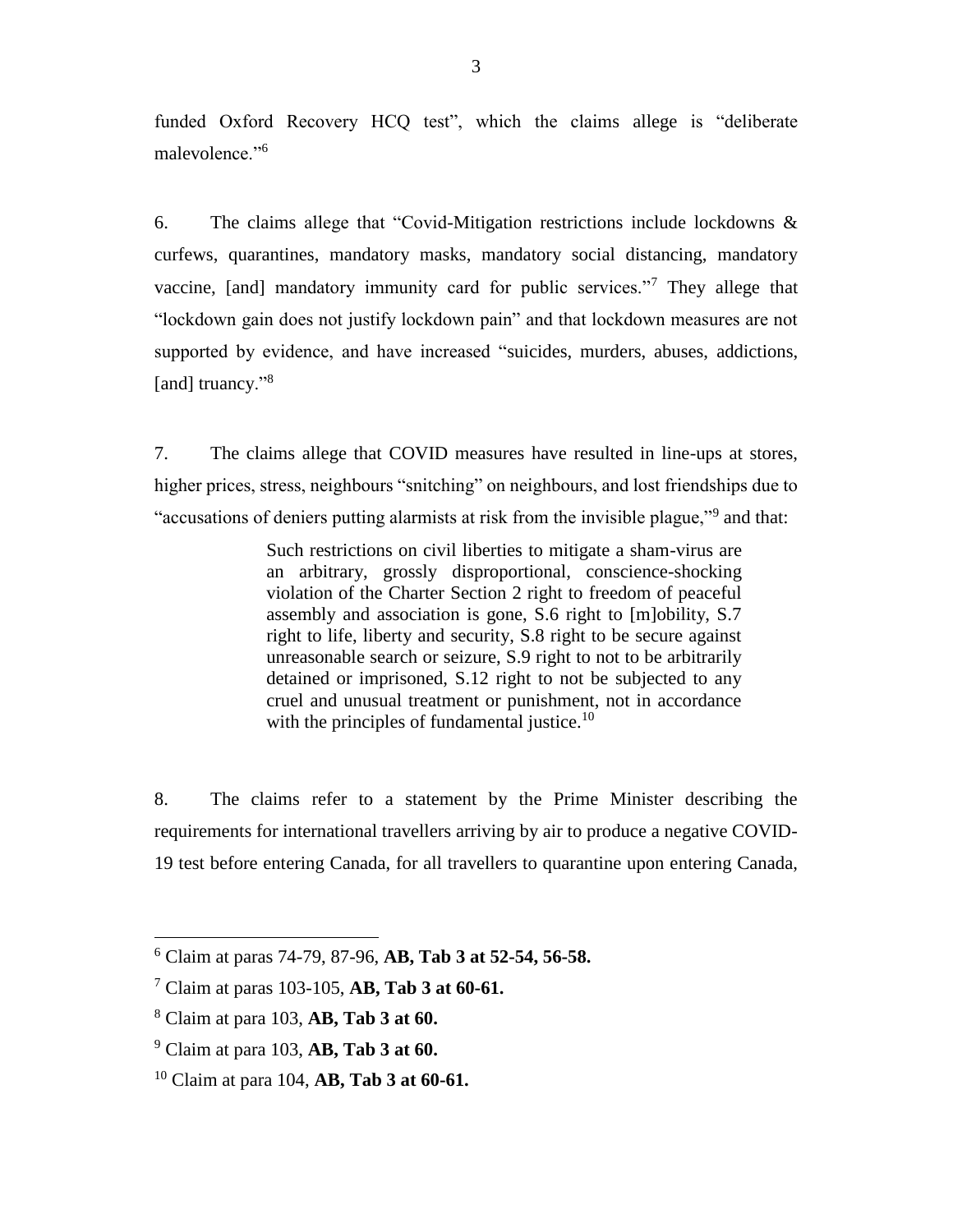and the potential for "fines and prison time" for not following these requirements.<sup>11</sup> They allege that "The Prime Minister and his Government have been duped," and that "Restrictions on civil liberties are not warranted for a Covid threat if they are not warranted for the tenfold deadlier Flu threat."<sup>12</sup>

9. The claims ask the rhetorical question "Who benefits?," and allege that "Personal Protection Equipment producers, Skip-the-Dishes delivery come to mind but vaccine companies seem to have most to gain by an exaggerated scamdemic."<sup>13</sup>

10. The claims allege that the vaccine promotion is a "scam", and that some would prefer alternatives including "drinking the waters of your own cistern", vitamins, and supplements.<sup>14</sup>

11. The claims also allege that the government owes Canadians \$2 trillion in compensation, which it could pay by borrowing "new interest-free credits from the Bank of Canada."<sup>15</sup>

## <span id="page-5-0"></span>**B. THE PROTHONOTARY STRIKES THE JOHN TURMEL CLAIM WITHOUT LEAVE TO AMEND**

12. Canada filed a motion to strike the John Turmel Claim on the grounds that it failed to disclose a reasonable cause of action and was an abuse of the Court's process.<sup>16</sup> In the alternative, Canada's motion requested that the appellant be ordered

<sup>11</sup> Claim at para 114, **AB, Tab 3 at 65.**

<sup>12</sup> Claim at paras 117-118, **AB, Tab 3 at 66.**

<sup>13</sup> Claim at paras 119-120, **AB, Tab 3 at 66-67.**

<sup>14</sup> Claim at paras 121-127, **AB, Tab 3 at 67-68.**

<sup>15</sup> Claim at paras 128-129, **AB, Tab 3 at 69.**

<sup>16</sup> Order of the Court dated July 12, 2021 at para 12 [Prothonotary's Order], **RBOA, Tab 10**; *Federal Courts Rules*, SOR/98-106, paras 221(1)(a),(c),(f) [*Federal Courts Rules*].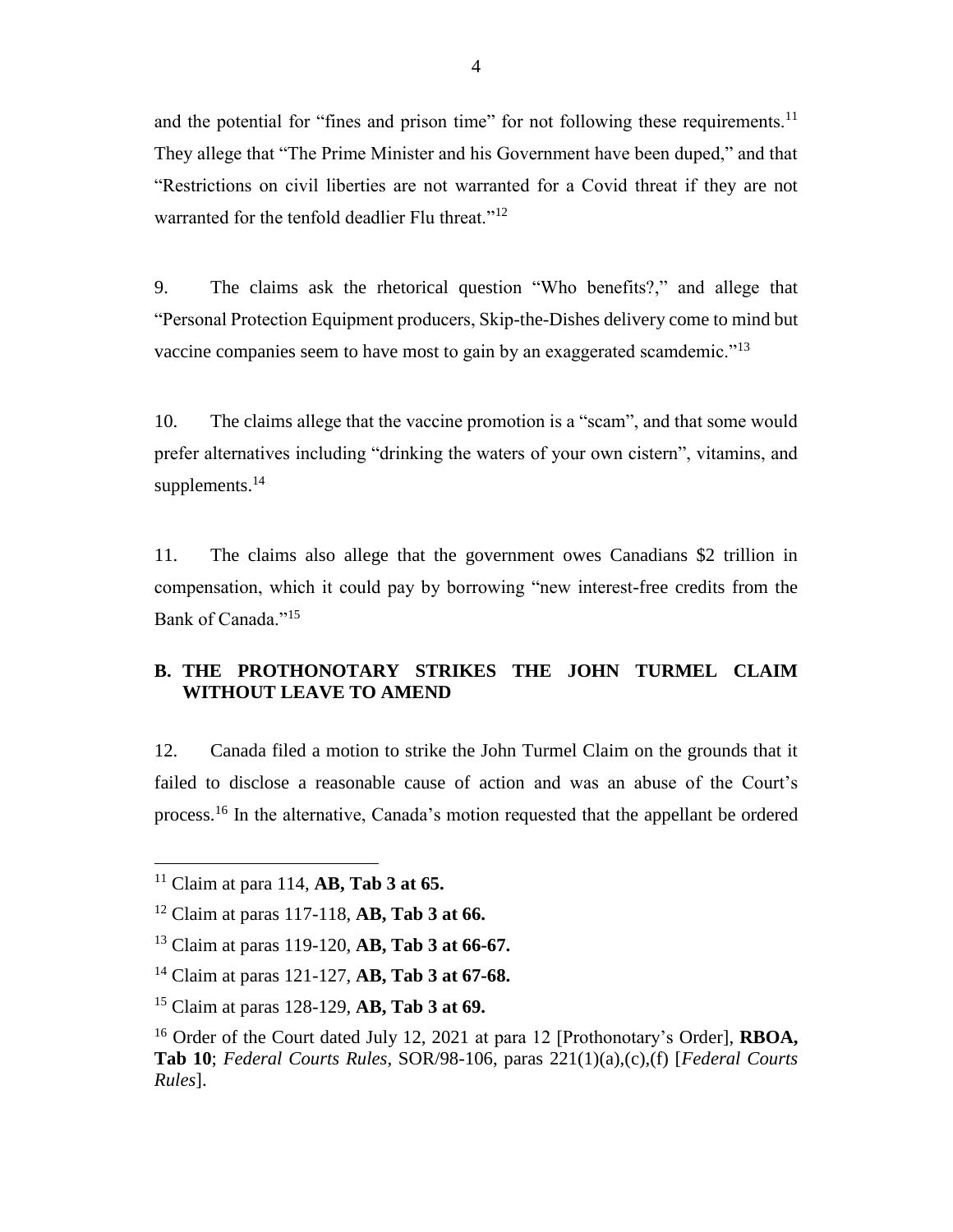to provide security for costs in light of Canada's numerous costs awards against him that remain unpaid. $17$ 

13. On July 12, 2021, the Prothonotary granted Canada's motion (the "Prothonotary's Order").<sup>18</sup> She found that the statement of claim disclosed no reasonable cause of action as it contained "bare assertions of *Charter* breaches without sufficient material facts to satisfy the criteria applicable to each of the *Charter* rights alleged to have been violated."<sup>19</sup> She also noted that the claim contained no facts to indicate that the appellant was personally subjected to any federal COVID-19 mitigation measures, and that the appellant could not rely on facts applicable to other plaintiffs to support his Charter breach allegations.<sup>20</sup>

14. The Prothonotary held that the statement of claim was an abuse of process as it "pleads bare assertions without the necessary material facts on which to base those assertions, such that the Defendant cannot know how to answer it, [and] is replete with lengthy diatribes and makes scandalous and extreme allegations that are unsubstantiated, such as alleged cover-ups and conspiracies."<sup>21</sup>

15. Given the nature of the deficiencies, and that the appellant had not suggested that his claim could be cured by way of amendment, the Prothonotary declined to grant leave to amend his claim.<sup>22</sup>

<sup>17</sup> Prothonotary's Order at paras 12-13, **RBOA, Tab 10**; *Federal Courts Rules*, s 416(1)(f).

<sup>18</sup> Prothonotary's Order, paras 28-30, **RBOA, Tab 10**.

<sup>19</sup> Prothonotary's Order at paras 25-28, **RBOA, Tab 10**.

<sup>20</sup> Prothonotary's Order at paras 25, 27, **RBOA, Tab 10**.

<sup>21</sup> Prothonotary's Order at para 29, **RBOA, Tab 10**.

<sup>22</sup> Prothonotary's Order at para 30, **RBOA, Tab 10**.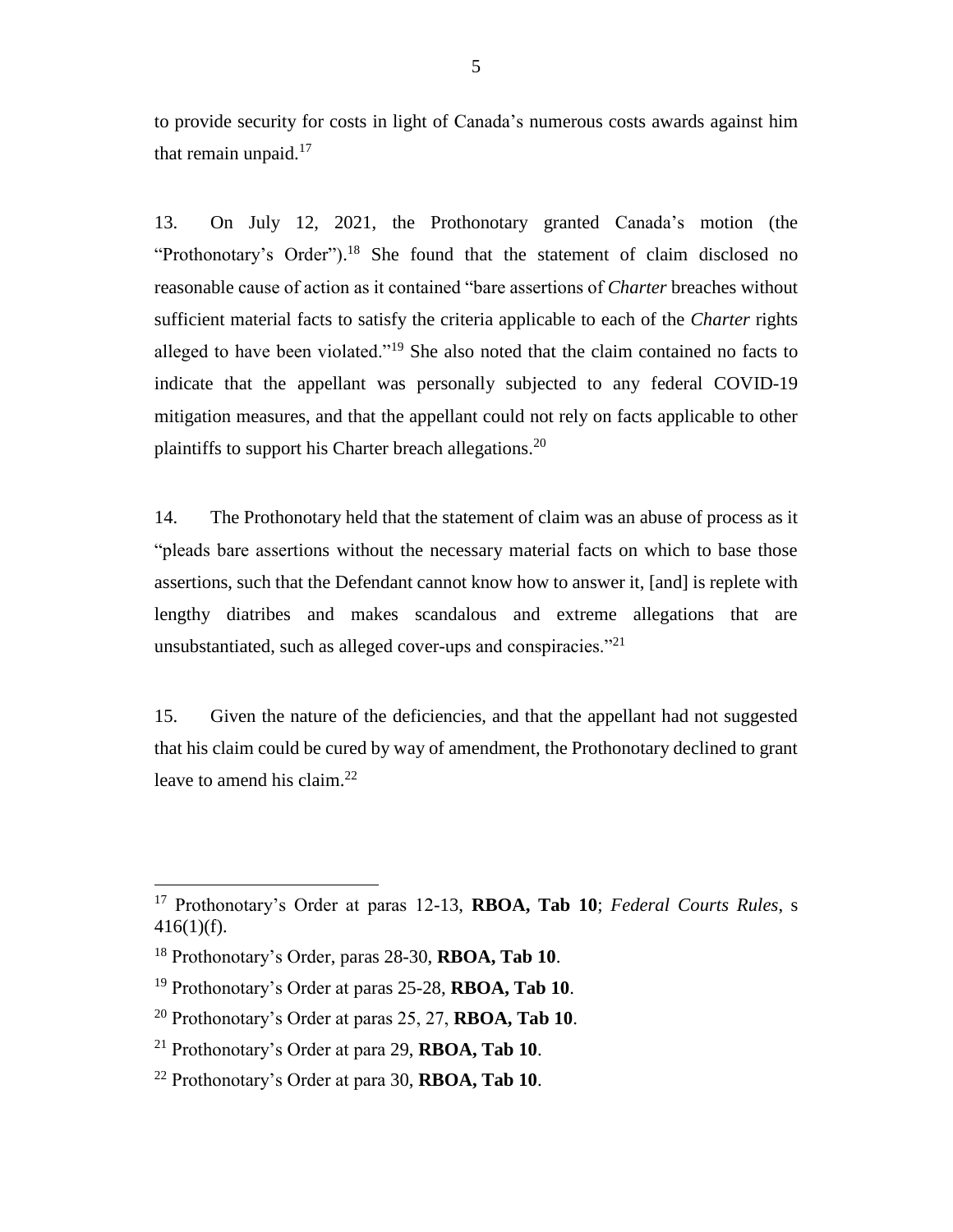16. Finally, the Prothonotary noted that, had she not struck the claim without leave to amend, she would have granted an order for security for costs in the amount of \$11,350 in light of the appellant's numerous unpaid cost awards and the absence of any demonstration that he was impecunious. $^{23}$ 

## <span id="page-7-0"></span>**C. THE MOTIONS JUDGE AFFIRMS PROTHONOTARY AYLEN'S DECISION**

17. The appellant appealed the Prothonotary's order. On October 18, 2021, Justice Zinn dismissed the appeal with costs (the "Motions Judge's Decision"), finding that Prothonotary Aylen did not err in striking the claim without leave to amend.<sup>24</sup>

18. In his decision, the Motions Judge first identified that the governing standard of review – intervention by the Federal Court on an appeal of a decision of a prothonotary is justified where a prothonotary has made an error of law, has exercised her discretion on wrong principles, or where they have misapprehended the evidence such that there is a palpable and overriding error.<sup>25</sup>

19. The Motions Judge considered the appellant's argument that the Prothonotary did not accept the facts set out in the claim as true as required on a motion to strike. The Motions Judge disagreed, finding that the Prothonotary "did indeed consider the statistics on which he relies… However, she found that those facts were insufficient to establish that the Plaintiff's personal *Charter* rights were breached" (emphasis in original).<sup>26</sup>

<sup>23</sup> Prothonotary's Order at para 31, **RBOA, Tab 10**.

<sup>&</sup>lt;sup>24</sup> *John C Turmel v Her Majesty The Queen*, [2021 FC 1095](https://www.canlii.org/en/ca/fct/doc/2021/2021fc1095/2021fc1095.html?autocompleteStr=2021%20FC%20109&autocompletePos=4) at para 26 [Motion Judge's Decision], **RBOA, Tab 15**.

<sup>25</sup> Motion Judge's Decision at para 8, **RBOA, Tab 14**.

<sup>26</sup> Motion Judge's Decision at para 14, **RBOA, Tab 14**.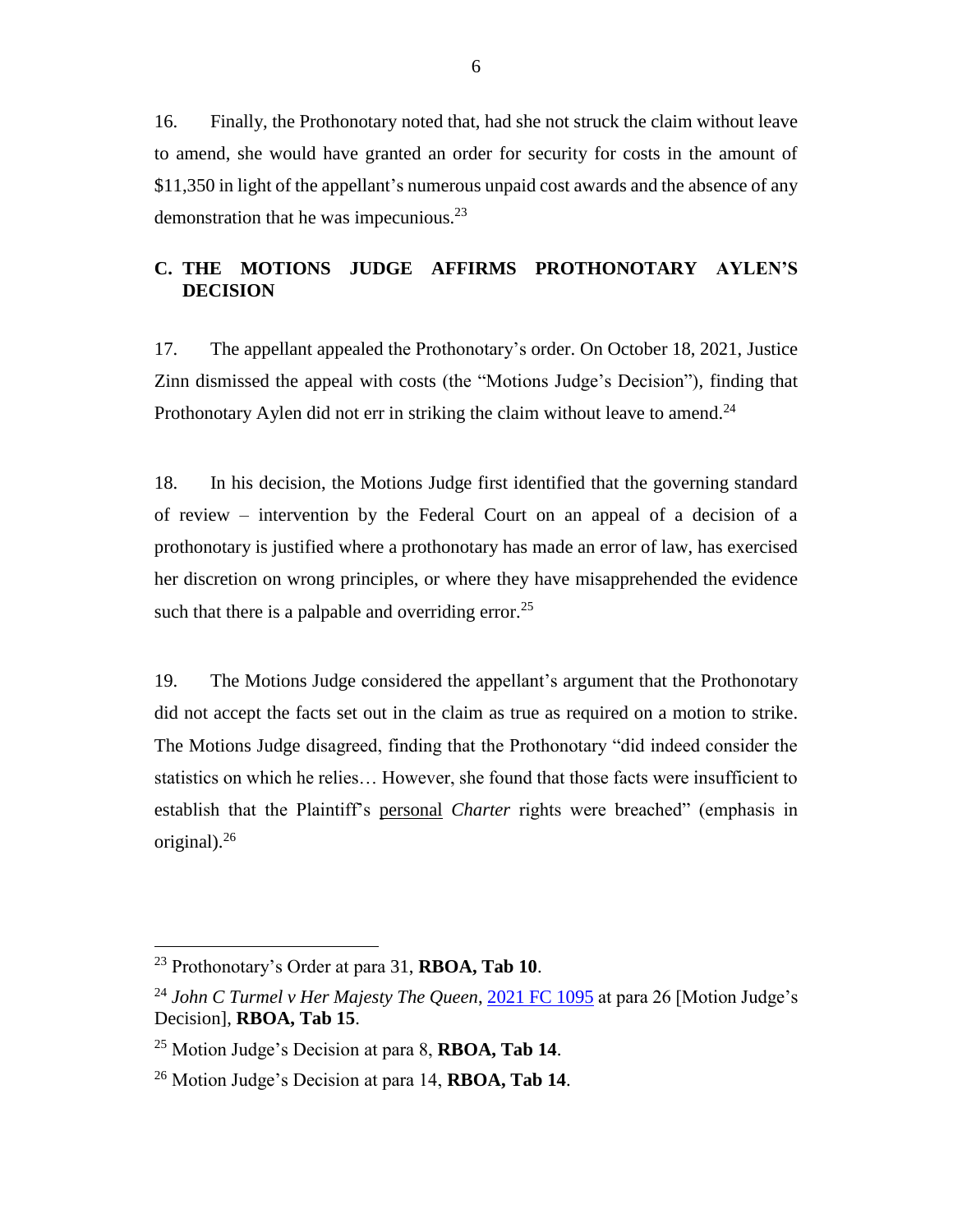20. After reviewing the claim, as well as the Prothonotary's findings on each of the alleged *Charter* breaches, the Motions Judge found that "the observations of the Prothonotary regarding the lack of facts necessary to support these claims are accurate" and that "her decision that this claim fails to disclose a cause of action for the Plaintiff is reasonable on the facts and her observations on the law are correct."<sup>27</sup>

21. The Motions Judge considered the appellant's argument that the absence of relevant facts would be overcome if the Court considered the facts alleged by other plaintiffs in the stayed "kit" claims. He rejected this argument, noting that the appellant was not permitted to represent other plaintiffs or rely on facts pleaded by others.

22. Finally, the Motions Judge agreed with the Prothonotary's determination that the claim as drafted constituted an abuse of process. He noted that "While a selfrepresented litigant may expect to be granted some leniency by a court, he must still draft a claim that discloses a cause of action to which the defendant can respond. This Statement of Claim falls well short of that requirement."<sup>28</sup>

# **PART II – POINTS IN ISSUE**

<span id="page-8-0"></span>23. The issues in this motion are:

- (a) What is the appellate standard of review?
- (b) Did the Motion Judge err in affirming the Prothonotary's decision to strike the claim?; and
- (c) If the claim should not be struck, should security for costs should be granted?

<sup>27</sup> Motion Judge's Decision at paras 15-23, **RBOA, Tab 14**.

<sup>28</sup> Motion Judge's Decision at paras 24-25, **RBOA, Tab 14**.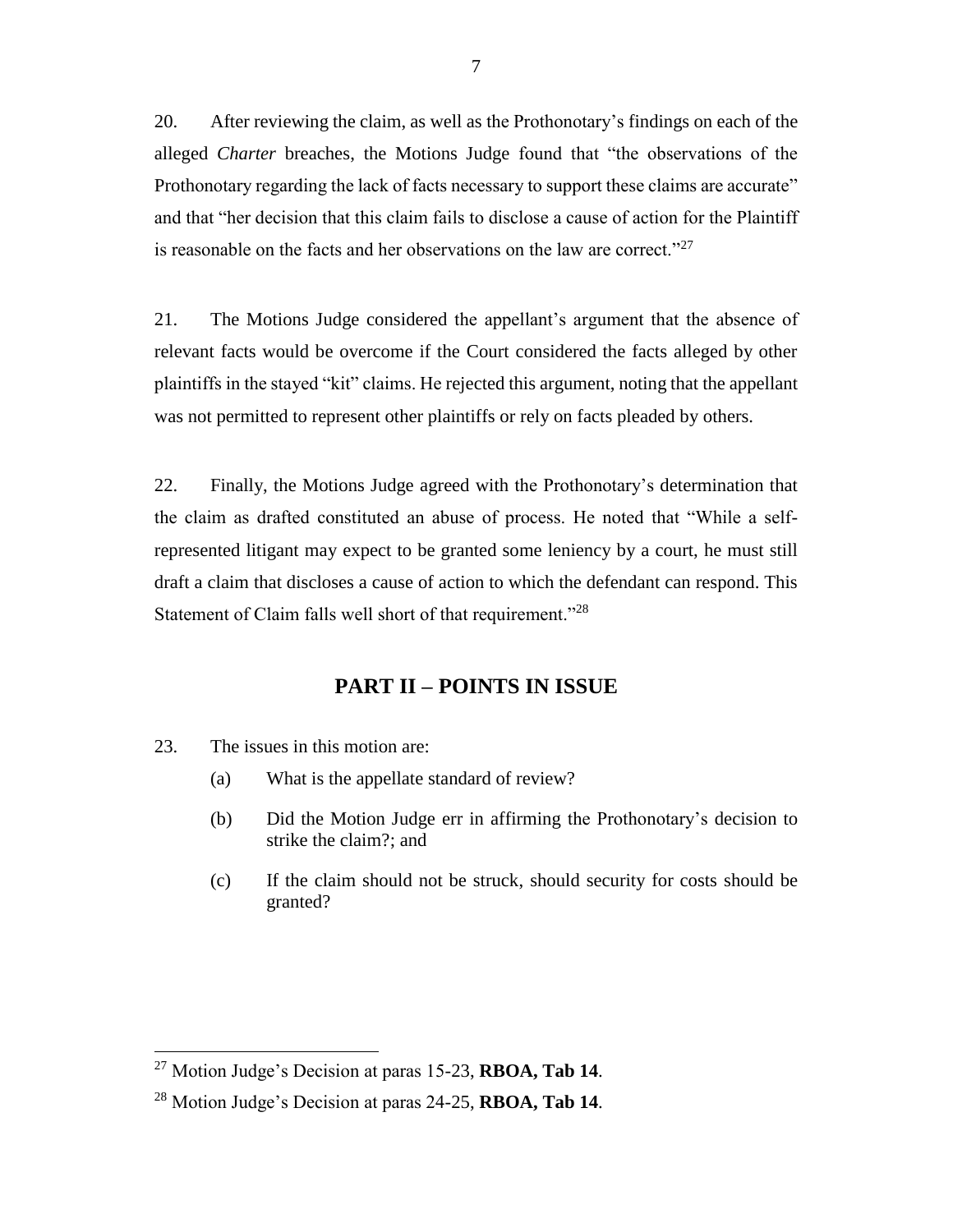## **PART III – SUBMISSIONS**

#### <span id="page-9-1"></span><span id="page-9-0"></span>**A. APPELLATE STANDARD OF REVIEW**

24. The standard of review applicable on review of a decision of a motions judge reviewing a discretionary order of a Prothonotary is palpable and overriding error with respect to the motion judge's findings of fact and mixed fact and law, and correctness with respect to the motions judge's findings on any extricable questions of law.<sup>29</sup>

## <span id="page-9-2"></span>**B. THE MOTIONS JUDGE DID NOT ERR IN AFFIRMING THE PROTHONOTARY'S DECISION**

25. The Motions Judge did not err in concluding that there were no grounds to interfere with the Prothonotary's decision.

## <span id="page-9-3"></span>**1) The Courts below properly determined that the claim discloses no reasonable cause of action**

26. The claim was properly struck as disclosing no reasonable cause of action. In considering whether the claim disclosed a reasonable cause of action, the Prothonotary correctly identified the relevant legal principles underlying Rule  $221(1)(a)$ :

- (a) It must be plain and obvious that the pleading discloses no reasonable cause of action $30$ :
- (b) The material facts pleaded must be taken as true, unless the allegations are based on assumption and speculation $31$ ;
- (c) In order to disclose a reasonable cause of action, a statement of claim must plead each constituent element of every cause of action with

<sup>29</sup> *Hospira Healthcare Corp v Kennedy Institute of Rheumatology*, [2016 FCA 215](https://canlii.ca/t/gt7c8) at para 83-84 [*Hospira*], **RBOA, Tab 2**.

<sup>30</sup> Prothonotary's Order at para 17, **RBOA, Tab 10**; *Operation Dismantle Inc v Canada*, [\[1985\] 1 SCR 441](https://canlii.ca/t/1fv0g) at paras 7-8, 27, **RBOA, Tab 6**.

<sup>31</sup> Prothonotary's Order at para 17, **RBOA, Tab 10**; *R v Imperial Tobacco Canada Ltd*, [2011 SCC 42](https://canlii.ca/t/fmhcz) at para 17, **RBOA, Tab 11**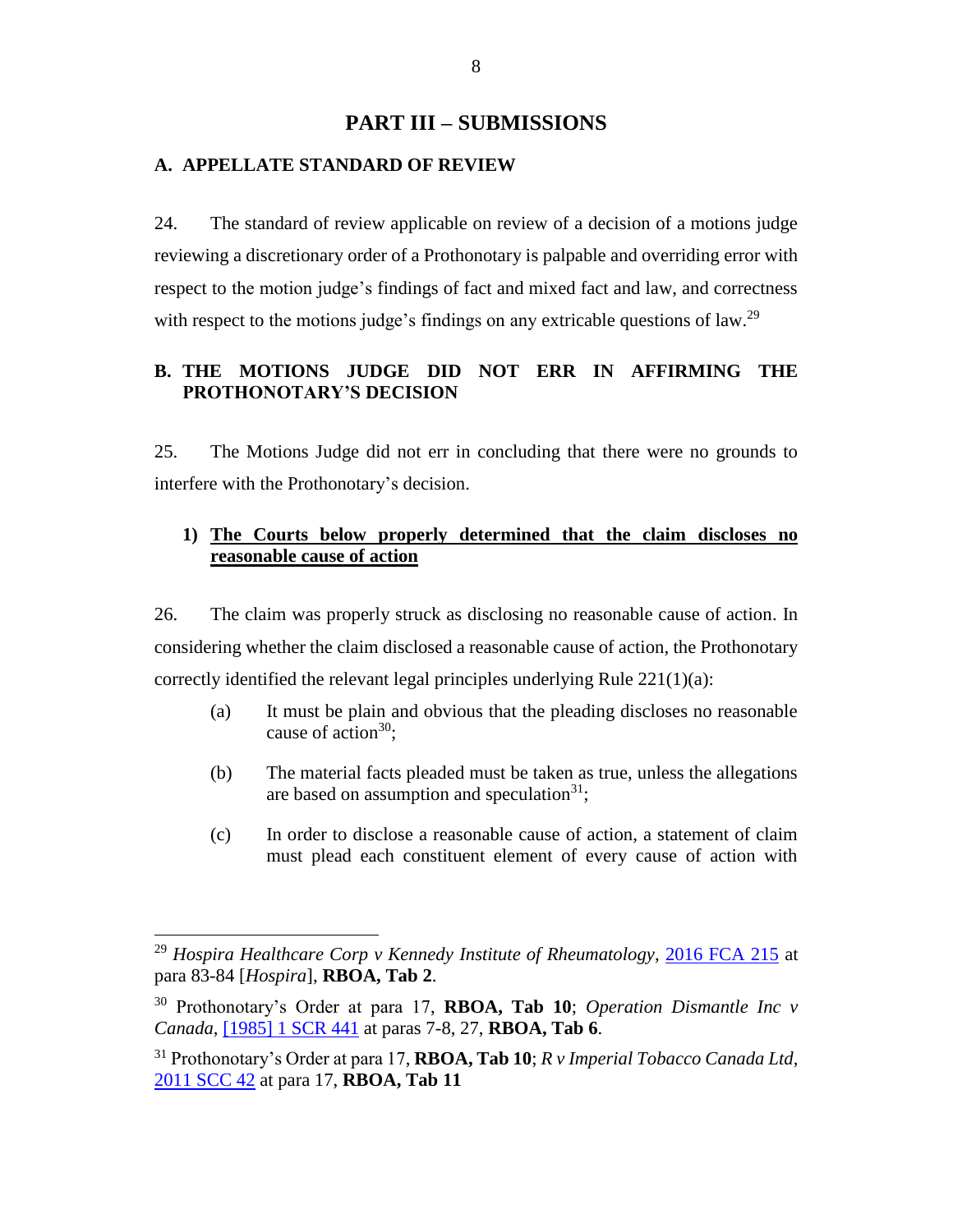sufficient particularity and each allegation must be supported by sufficient material facts $32$ :

- (d) There are no separate rules of pleading for Charter cases, the substantive content of each Charter right has been clearly defined by the decisions of the Supreme Court of Canada and a plaintiff must plead sufficient material facts to satisfy the criteria applicable to the provisions in question<sup>33</sup>; and
- (e) A plaintiff cannot rely on facts applicable to other individuals to support a claim that the plaintiff's Charter rights have been infringed.<sup>34</sup>

27. The Prothonotary also relied on the Supreme Court of Canada jurisprudence concerning the essential elements of Charter subsections 2(c) and (d), 6, 7, 8, 9 and 12, and found that the claim lacked the material facts necessary to establish an infringement of any of these rights in the appellant's case.<sup>35</sup>

28. On appeal, the Motions Judge affirmed that the Prothonotary's "observations on the law are correct," "the observations of the Prothonotary regarding the lack of facts necessary to support these claims are accurate," and "her decision that this claim fails to disclose a cause of action for the Plaintiff is reasonable on the facts."<sup>36</sup>

29. The appellant continues to allege that, had the Court not stayed the other "kit" claims, he would be able to rely on facts applicable to the other plaintiffs to support his claim. The Motions Judge correctly dismissed this argument, noting 1) that the appellant had chosen a procedure that did not allow him to rely on facts applicable to

<sup>32</sup> Prothonotary's Order at paras 18-19, **RBOA, Tab 10**; *Mancuso v Canada (National Health and Welfare)*, [2015 FCA 227](https://canlii.ca/t/glt7z) at paras 16-17, 19 [Mancuso], **RBOA, Tab 4**.

<sup>33</sup> Prothonotary's Order at para 20, **RBOA, Tab 10**; *Mancuso* at para 25, **RBOA, Tab 4**; *MacKay v Manitoba*, [\[1989\] 2 SCR 357](https://canlii.ca/t/1ft3c) at para 9, **RBOA, Tab 3**.

<sup>34</sup> Prothonotary's Order at para 21, **RBOA, Tab 10**; *Harris v Canada (Attorney General)*, [2019 FCA 232](https://canlii.ca/t/j2hcz) at para 22 [Harris], **RBOA, Tab 1**.

<sup>35</sup> Prothonotary's Order at para 25, **RBOA, Tab 10**.

<sup>36</sup> Motion Judge's Decision at paras 22-23, **RBOA, Tab 14**.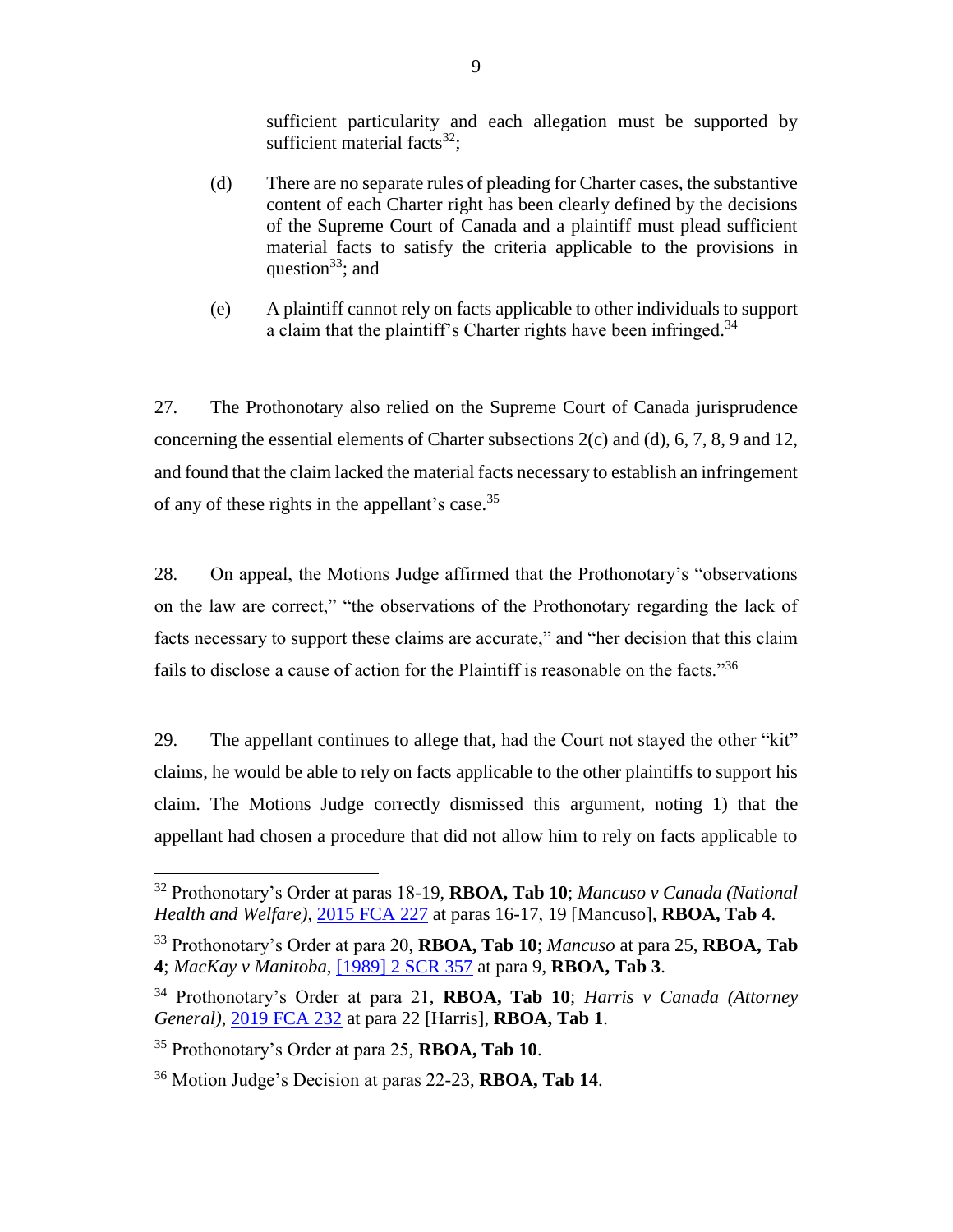other plaintiffs, and 2) that the order staying the other "kit" claims had already been unsuccessfully appealed to the Federal Court of Appeal.<sup>37</sup>

30. The appellant also notes that, in a previous group of claims that were similarly based on "kits" developed by the appellant, Phelan J. allowed the claims to proceed in parallel rather than identifying a lead claim and staying the remaining claims.<sup>38</sup> While the appellant referred to this group of cases in the Court below, he notes that the Motion Judge did not address it, and wrongly assumed that the appellant was referring to another case, *John Doe v Canada*, [2015 FC 916.](https://www.canlii.org/en/ca/fct/doc/2015/2015fc916/2015fc916.html)

31. However, the case that the appellant identifies does not stand to the proposition that a plaintiff can rely on facts applicable to the other plaintiffs, and indeed this Court has more recently and expressly rejected this proposition in yet another proceeding that was also based on a "kit" developed by the appellant.<sup>39</sup> It is also noteworthy that the claims on which the appellant relies were, like the present case, ultimately struck on the grounds that they failed to disclose a reasonable cause of action and were an abuse of process."<sup>40</sup>

# <span id="page-11-0"></span>**2) The Courts below did not err in finding that the claim is an abuse of process**

32. In finding that the claim should also be struck as an abuse of process, the Prothonotary identified the correct legal principles governing Rule 221(1)(f), and did not commit a palpable and overriding error in applying them to the claim.<sup>41</sup>

<sup>37</sup> Motion Judge's Decision at paras 12-13, **RBOA, Tab 14**.

<sup>38</sup> *Reference re subsection 52(1) of the Canadian Charter of Rights and Freedoms*, [2017 FC 30](https://www.canlii.org/en/ca/fct/doc/2017/2017fc30/2017fc30.html?autocompleteStr=2017%20FC%2030%20&autocompletePos=1) at para 38 [*Reference* Decision], **RBOA, Tab 14**.

<sup>39</sup> *Harris v Canada (Attorney General)*, [2019 FCA 232](https://canlii.ca/t/j2hcz) at para 22 [Harris], **RBOA, Tab 1**.

<sup>40</sup> *Reference* Decision, 2017 FC 30 at para 38, **RBOA, Tab 14**.

<sup>41</sup> Prothonotary's Order at para 22, **RBOA, Tab 10**.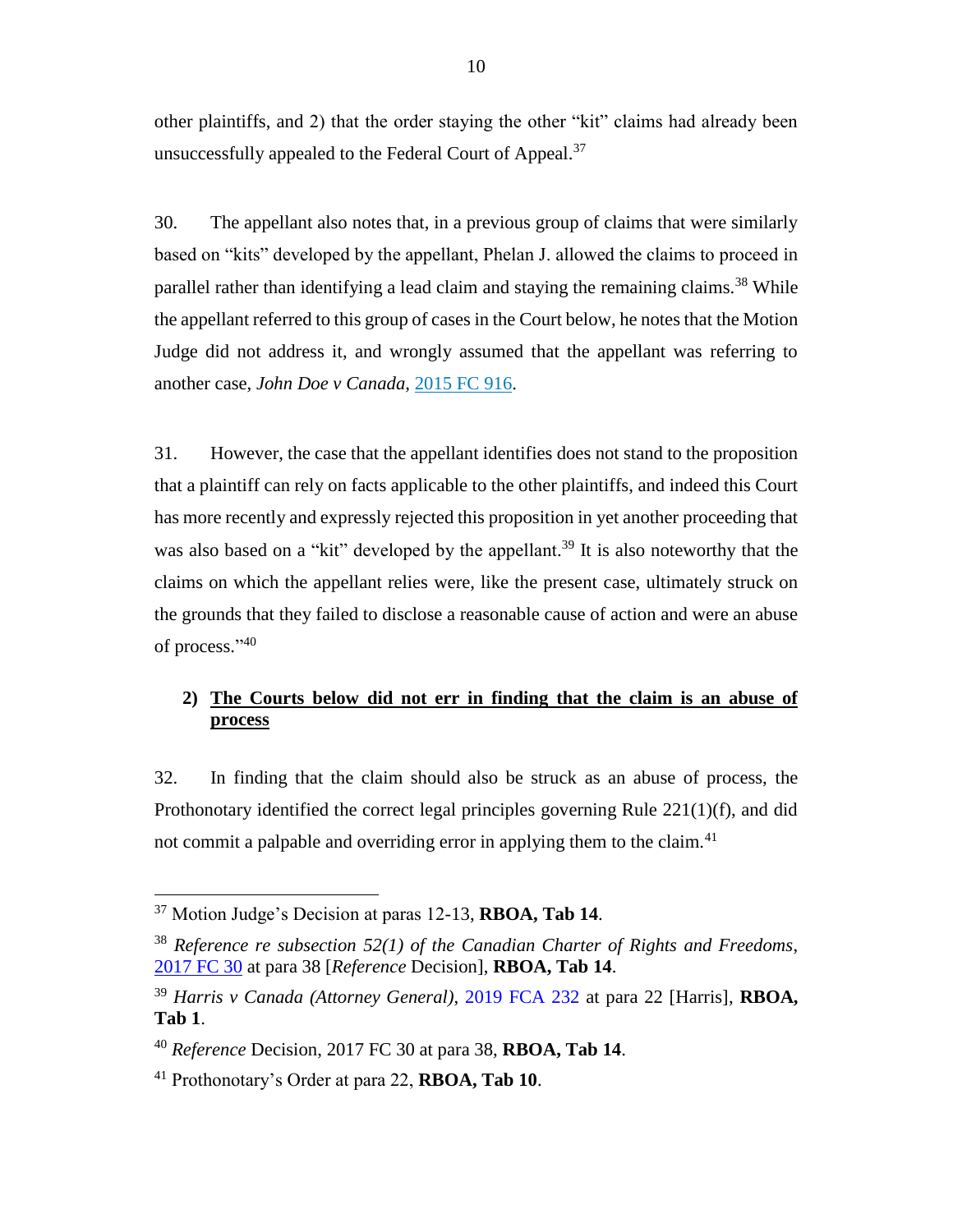33. The appellant does not allege any error in the Prothonotary's finding, or the Motion Judge's affirmation that the claim was bereft of material facts but "replete with lengthy diatribes and makes scandalous and extreme allegations that are unsubstantiated, such as alleged cover-ups and conspiracies."<sup>42</sup>

34. In fact, the appellant's written submissions in support of the present appeal make additional scandalous and extreme allegations – for example, that "the pharmacabal set off the alarm and this court refused to call it a false alarm and is thusly as responsible for the deadly repercussions as the preacher who did not call the false alarm" and "with such a powerful cabal to contend with, I can only hope for justice and not law."<sup>43</sup> These allegations are further evidence that the claim is an abuse of process and that it should not be allowed to proceed.

#### <span id="page-12-0"></span>**3) The Courts below not err in declining to grant leave to amend**

35. The Prothonotary did not commit a palpable and overriding error in exercising her discretion not to grant the appellant leave to amend his claim.<sup>44</sup>

36. In declining leave to amend, the Prothonotary observed that the appellant did not suggest that the deficiencies in the claim could be cured by amendment, and indeed acknowledged in written representations that many of his personal Charter rights were not engaged. The appellant has not alleged, let alone established, any error in this portion of the Prothonotary's analysis. The Court should accordingly affirm the decision striking the claim without leave to amend.

<sup>42</sup> Prothonotary's Order at para 29, **RBOA, Tab 10**.

<sup>&</sup>lt;sup>43</sup> Plaintiff's Memorandum of Fact and Law at paras 45, 54.

<sup>44</sup> Prothonotary's Order at para 30, **RBOA, Tab 10**.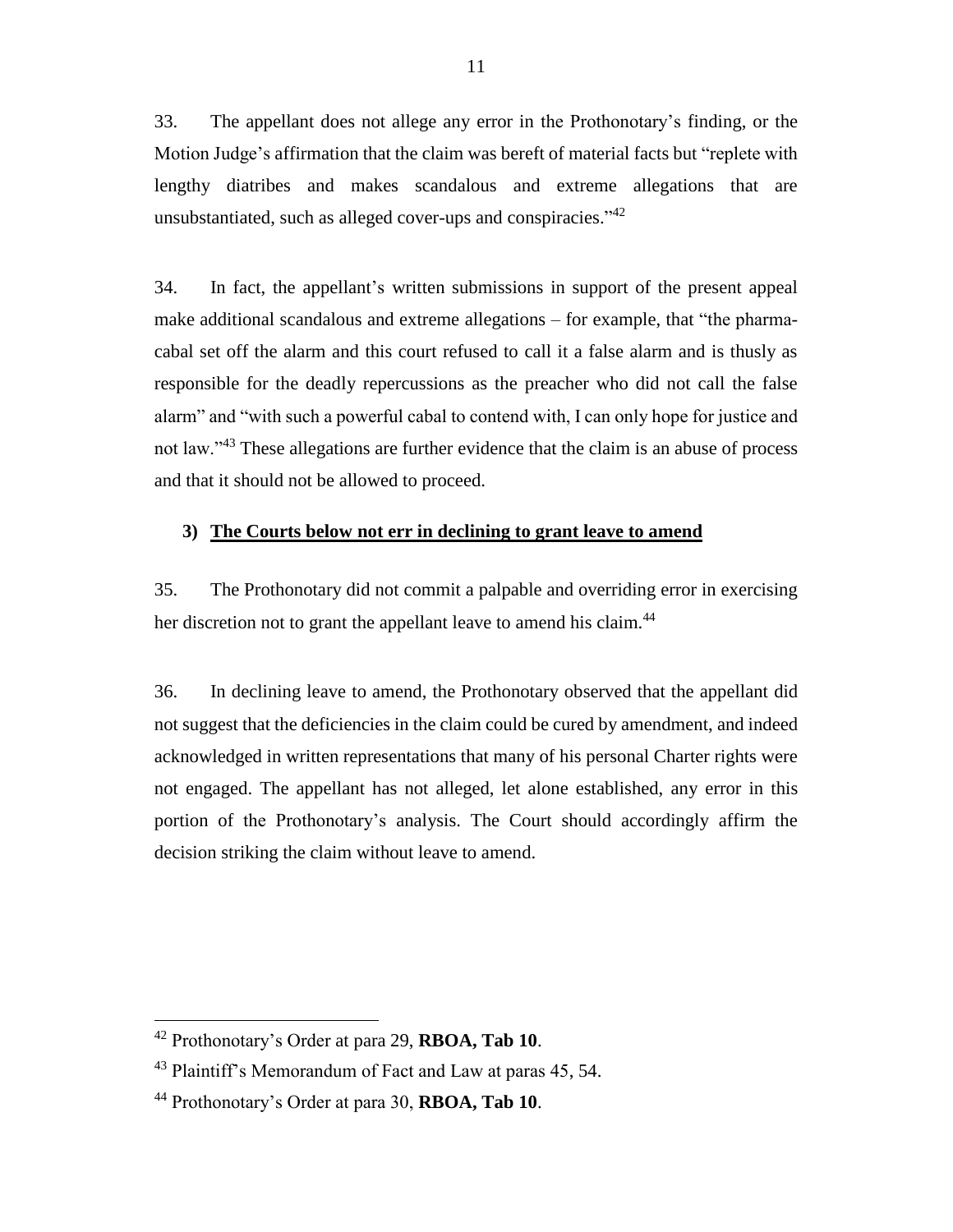## <span id="page-13-0"></span>**C. IN THE ALTERNATIVE, SECURITY FOR COSTS SHOULD BE GRANTED**

37. In the alternative, if the decision striking the claim is set aside, this Court should grant the alternative request made by Canada below for security for costs in the amount of \$11,350, and order that the appellant take no further steps in the action until security is provided.

38. Although the Motions Judge did not rule on this request, the Prothonotary found that Canada had numerous unpaid costs awards against the appellant and that the appellant had not demonstrated impecuniosity. The Prothonotary found that Canada was therefore entitled to security for costs, and noted she would have ordered security had it been necessary to decide the issue.<sup>45</sup> The appellant has not identified any legal error or palpable and overriding error of fact or mixed fact and law in this portion of the Prothonotary's analysis, and effect should be given to the Prothonotary's reasons in these circumstances.

<sup>45</sup> Prothonotary's Order at para 30, **RBOA, Tab 10**; *Federal Courts Rules*, ss 416(1)(f), 417; *Mapara v Canada (Attorney General),* [2016 FCA 305](https://canlii.ca/t/gw02b) at para 5, **RBOA, Tab 5**.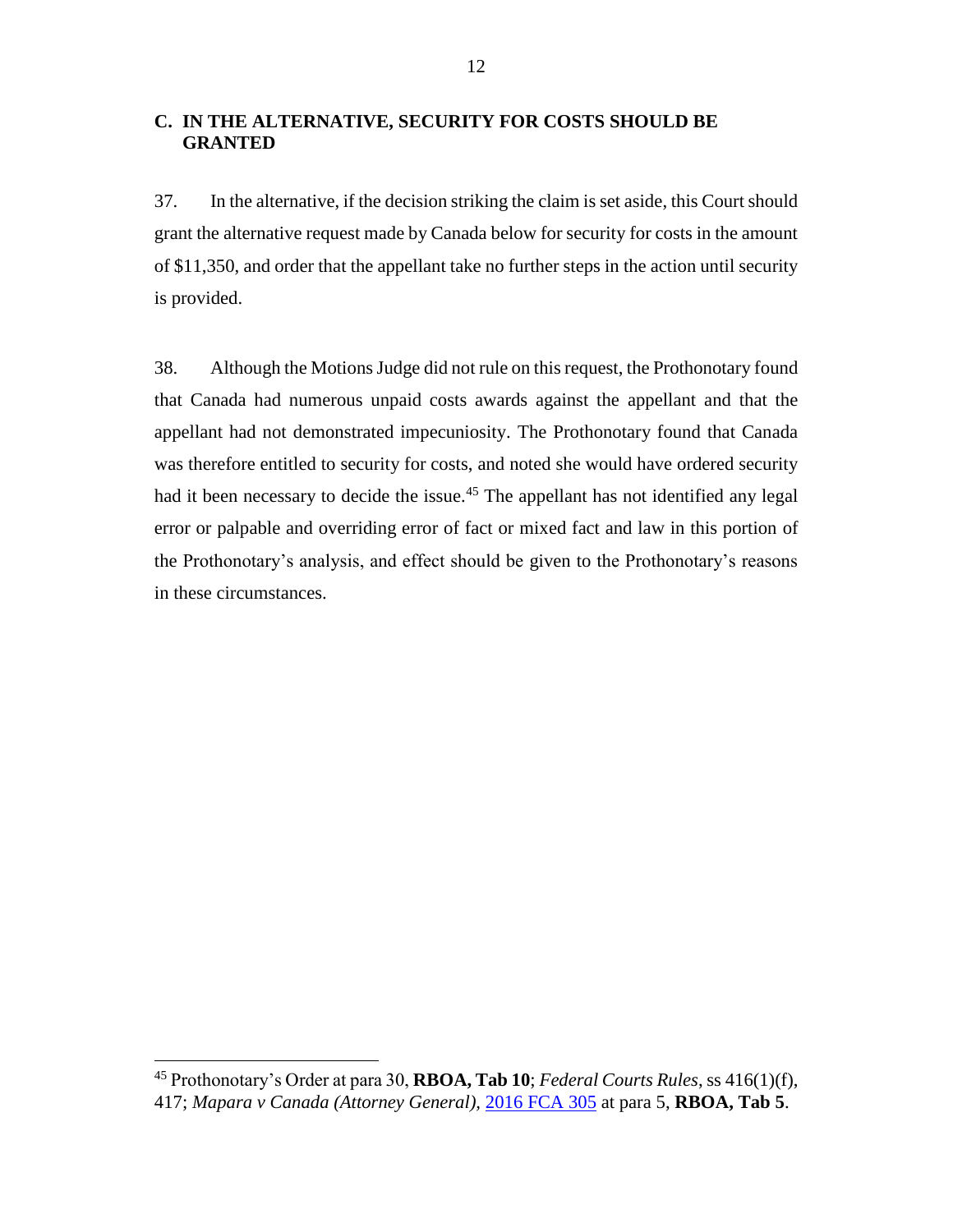# **PART IV – ORDER SOUGHT**

<span id="page-14-0"></span>39. Canada requests an order dismissing the appellant's appeal, with costs.

#### **ALL OF WHICH IS RESPECTFULLY SUBMITTED**

Dated at Toronto this February 24, 2022.

**Attorney General of Canada** Department of Justice Ontario Regional Office 120 Adelaide Street West, Suite #400 Toronto, Ontario M5H 1T1

Per: Benjamin Wong

Tel: 647-256-0564 Fax: 416-952-4518 E-mail: benjamin.wong2@justice.gc.ca

Counsel for the Respondent

- TO: The Administrator Federal Court of Canada
- AND TO: John C. Turmel 50 Brant Avenue Brantford, Ontario N3T 3G7

Appellant, self represented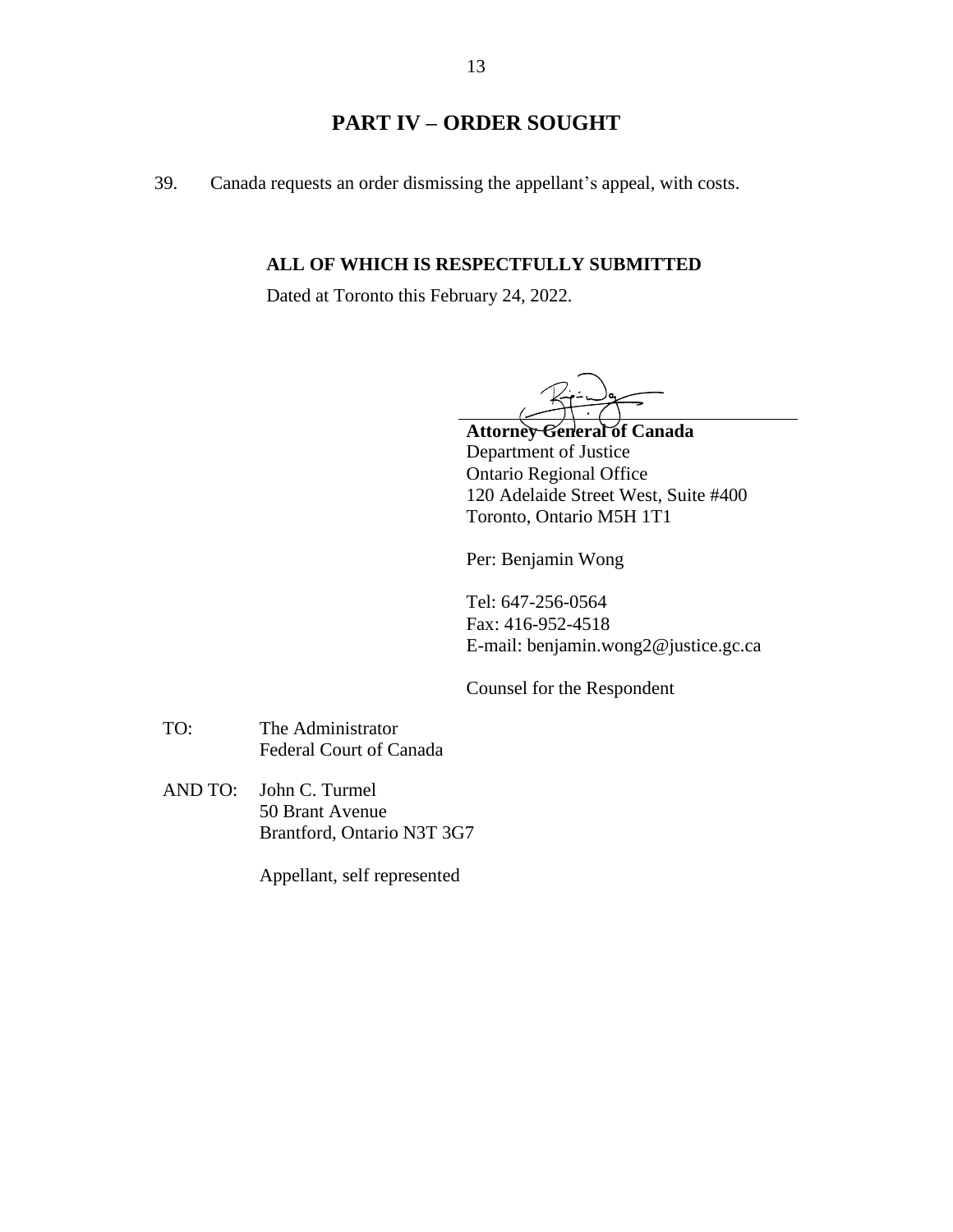# **PART V – AUTHORITIES CITED**

- <span id="page-15-0"></span>*Harris v Canada (Attorney General)*, [2019 FCA 232](https://canlii.ca/t/j2hcz)
- *Hospira Healthcare Corp v Kennedy Institute of Rheumatology*, [2016 FCA](https://canlii.ca/t/gt7c8)
- *MacKay v Manitoba*, [\[1989\] 2 SCR 357](https://canlii.ca/t/1ft3c)
- *Mancuso v Canada (National Health and Welfare)*, [2015 FCA 227](https://canlii.ca/t/glt7z)
- *Mapara v Canada (Attorney General),* [2016 FCA 305](https://canlii.ca/t/gw02b)
- *Operation Dismantle Inc v Canada*, [\[1985\] 1 SCR 441](https://canlii.ca/t/1fv0g)
- Order of the Court dated April 8, 2021, in T-130-21, T-138-21, T-171-21, T-208-21, T-219-21, T-212-21, T-220-21, T-221-21, T-230-21, and T-242-21
- Order of the Court dated August 31, 2021
- Order of the Court dated February 26, 2021, in T-130-31
- Order of the Court dated July 12, 2021
- Order of the Court dated May 7, 2021, in T-171-21
- Order of the Federal Court of Appeal dated August 9, 2021, in 21-A-14
- *R v Imperial Tobacco Canada Ltd*, [2011 SCC 42](https://canlii.ca/t/fmhcz)
- *Reference re subsection 52(1) of the Canadian Charter of Rights and Freedoms,* [2017 FC 30](https://www.canlii.org/en/ca/fct/doc/2017/2017fc30/2017fc30.html?autocompleteStr=2017%20FC%2030&autocompletePos=1)
- *Turmel v Her Majesty The Queen,* [2021 FC 1095](https://www.canlii.org/en/ca/fct/doc/2021/2021fc1095/2021fc1095.html?autocompleteStr=2021%20FC%20109&autocompletePos=4)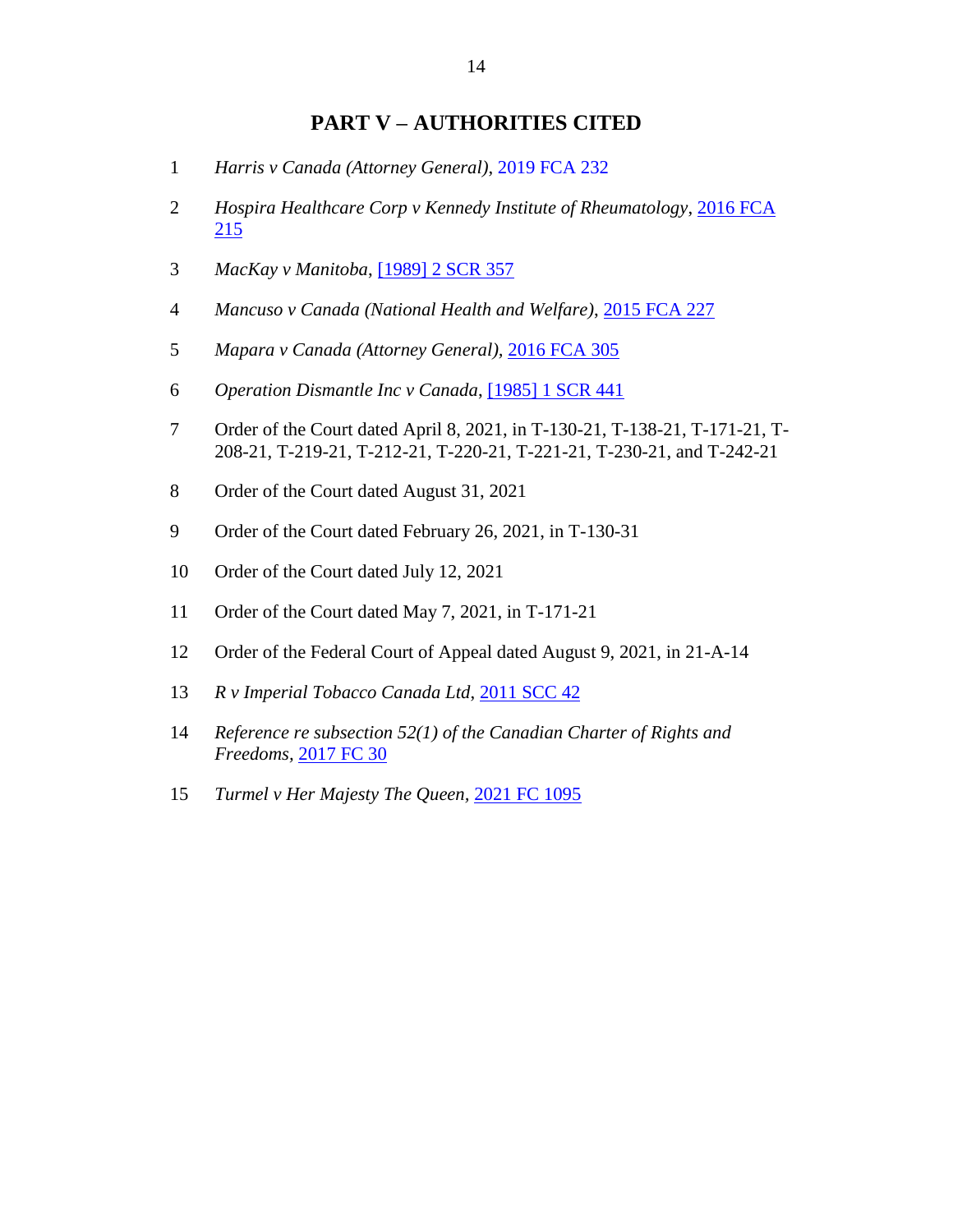# **APPENDIX A – LEGISLATION**

<span id="page-16-0"></span>

| <b>Motion to Strike</b>                                                                                                                                                                                                                | Requête en radiation                                                                                                                                                                                                                                                                    |
|----------------------------------------------------------------------------------------------------------------------------------------------------------------------------------------------------------------------------------------|-----------------------------------------------------------------------------------------------------------------------------------------------------------------------------------------------------------------------------------------------------------------------------------------|
| <b>221 (1)</b> On motion, the Court may, at<br>any time, order that a pleading, or<br>anything contained therein, be struck<br>out, with or without leave to amend, on<br>the ground that it                                           | <b>221 (1)</b> $\dot{A}$ tout moment, la Cour peut,<br>sur requête, ordonner la radiation de tout<br>ou partie d'un acte de procédure, avec<br>ou sans autorisation de le modifier, au<br>motif, selon le cas :                                                                         |
| (a) discloses no reasonable cause<br>of action or defence, as the case<br>may be,                                                                                                                                                      | a) qu'il ne révèle aucune cause<br>d'action ou de défense valable;                                                                                                                                                                                                                      |
| (c) is scandalous, frivolous or<br>vexatious,                                                                                                                                                                                          | c) qu'il est scandaleux, frivole<br>ou vexatoire;                                                                                                                                                                                                                                       |
| (f) is otherwise an abuse of the<br>process of the Court,                                                                                                                                                                              | f) qu'il constitue autrement un<br>abus de procédure                                                                                                                                                                                                                                    |
| Where security available                                                                                                                                                                                                               | <b>Cautionnement</b>                                                                                                                                                                                                                                                                    |
| <b>416 (1)</b> Where, on the motion of a<br>defendant, it appears to the Court that                                                                                                                                                    | 416 (1) Lorsque, par suite d'une requête<br>du défendeur, il paraît évident à la Cour<br>que l'une des situations visées aux<br>alinéas a) à h) existe, elle peut ordonner<br>au demandeur de fournir le<br>cautionnement pour les dépens qui<br>pourraient être adjugés au défendeur : |
| (f) the defendant has an order<br>against the plaintiff for costs in<br>the same or another proceeding<br>that remain unpaid in whole or<br>in part,                                                                                   | f) le défendeur a obtenu une<br>ordonnance contre le demandeur<br>pour les dépens afférents à la<br>même instance ou à une autre<br>instance et ces dépens demeurent<br>impayés en totalité ou en partie;                                                                               |
| <b>Grounds for refusing security</b>                                                                                                                                                                                                   | Motifs de refus de cautionnement                                                                                                                                                                                                                                                        |
| <b>417</b> The Court may refuse to order that<br>security for costs be given under any of<br>paragraphs $416(1)(a)$ to (g) if a plaintiff<br>demonstrates impecuniosity and the<br>Court is of the opinion that the case has<br>merit. | 417 La Cour peut refuser d'ordonner la<br>fourniture d'un cautionnement pour les<br>dépens dans les situations visées aux<br>alinéas $416(1)a$ ) à g) si le demandeur<br>fait la preuve de son indigence et si elle                                                                     |

# *Federal Courts Rules* **(SOR/98-106)**